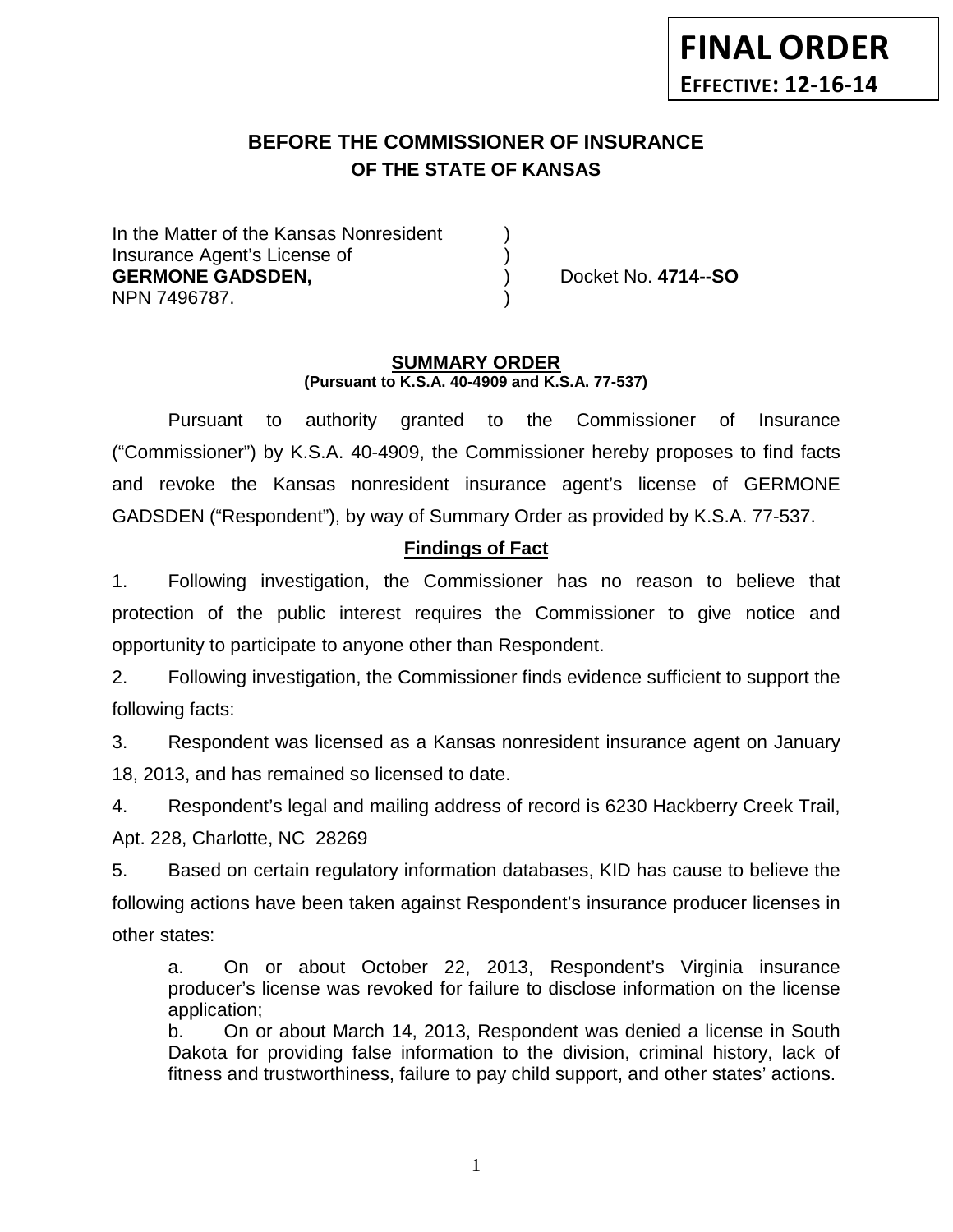c. On or about March 31, 2014, Respondent was denied a license in Virginia for failure to disclose criminal history.

d. On or about June 26, 2014, Respondent's Vermont license was revoked for failure to comply with a previous order, failure to make a required disclosure on his application, and failure to report other states' actions.

e. On or about April 25, 2014, Respondent's Delaware license was revoked based on the actions by other states.

6. Respondent did not report these actions within 30 days as required by K.A.R. §40-7-9 and has not reported them to date.

7. On or about October 29, 2014, Respondent's Virginia license was revoked based on failure to respond and failure to report other states' actions

8. By letter dated November 12, 2014, counsel for KID summarized the foregoing facts and invited Respondent to reply by the close of business on November 24, 2014, if he disputed the statements of fact.

9. To date, Respondent has not replied and the letter has not been returned; thus the facts are deemed undisputed.

# **Applicable Law**

10. K.S.A. 40-4909(a) provides, in relevant part:

"The commissioner may deny, suspend, revoke or refuse renewal of any license issued under this act if the commissioner finds that the applicant or license holder has . . .

(2) Violated:

(A) Any provision of chapter 40 of the Kansas Statutes Annotated, and amendments thereto, or any rule and regulation promulgated thereunder;

(B) any subpoena or order of the commissioner;

(C) any insurance law or regulation of another state; or

(D) any subpoena or order issued by the regulatory official for insurance in another state. . . .

(9) Had an insurance agent license, or its equivalent, denied, suspended or revoked in any other state, district or territory." K.S.A. 2013 Supp. 40- 4909(a).

11. In addition, the Commissioner may revoke any license issued under the Insurance Agents Licensing Act if the Commissioner finds that the interests of the insurer or the insurable interests of the public are not properly served under such license. K.S.A. 2013 Supp. 40-4909(b).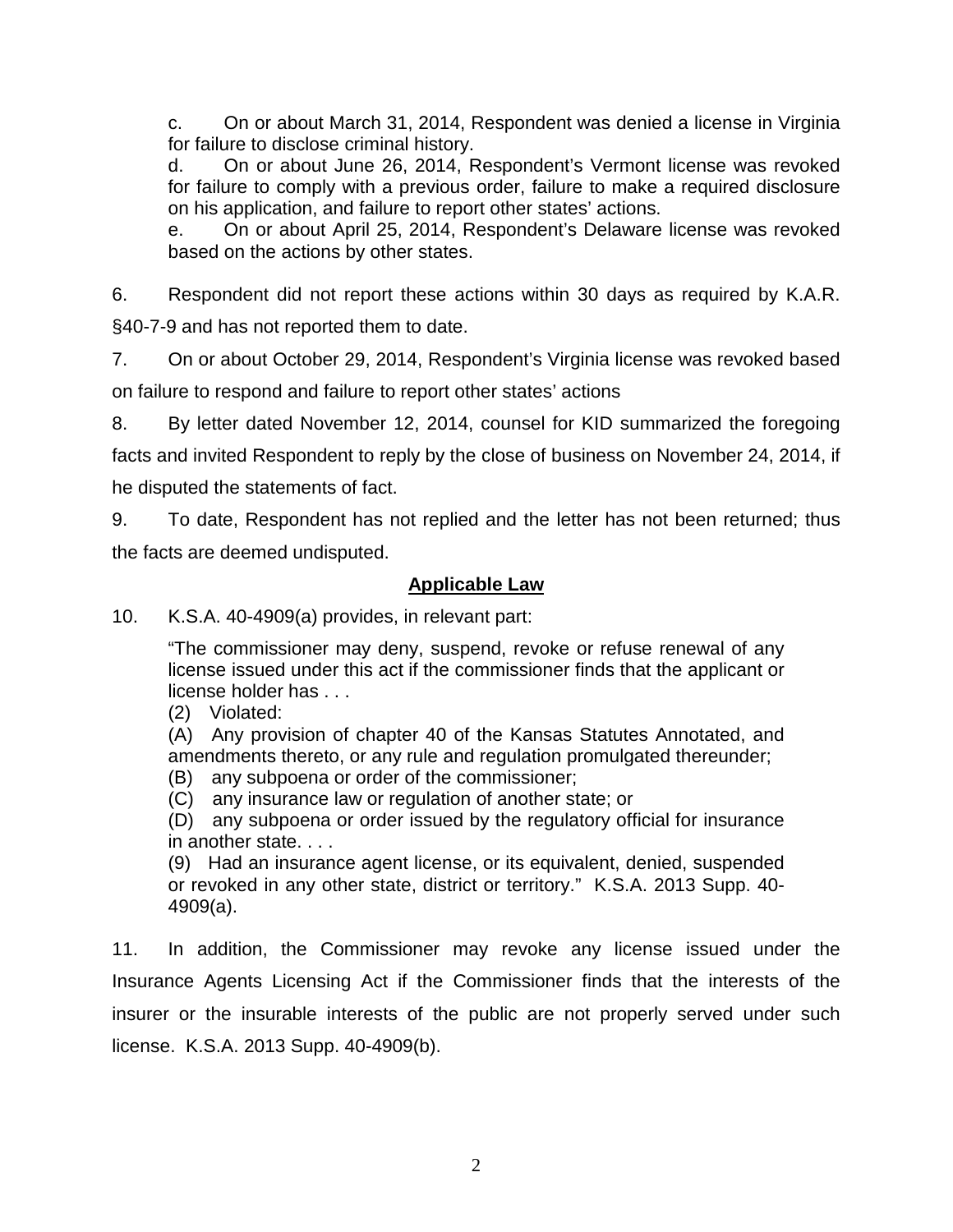12. A person whose license has been revoked or suspended may not be employed directly or indirectly by an insurance company and "may not perform any act toward the solicitation of or transaction of" insurance business in Kansas. K.S.A. 2013 Supp. 40- 4909(g).

13. "Any action taken under this section which affects any license or imposes any administrative penalty shall be taken only after notice and an opportunity for hearing conducted in accordance with the provisions of the Kansas administrative procedures act." K.S.A. 2013 Supp. 40-4909(c).

14. "Each person licensed in this state as an insurance agent shall report the following to the commissioner of insurance within 30 days of occurrence: (a) Each disciplinary action on the agent's license or licenses by the insurance regulatory agency of any other state or territory of the United States; . . ." K.A.R. §40-7-9(a).

### **Conclusions of Law**

15. The Commissioner has jurisdiction over Respondent as well as the subject matter of this proceeding, and such proceeding is held in the public interest.

16. The Commissioner finds that Respondent's license may be, and should be, revoked pursuant to K.S.A. 40-4909(a)(2)(A) because Respondent repeatedly violated K.A.R. §40-7-9(a) by failing to report actions taken against his insurance producer licenses by the insurance regulatory authorities of other states.

17. In addition, the Commissioner finds that Respondent's license may be revoked pursuant to K.S.A. 40-4909(a)(2)(C) because the actions establish Respondent's violations of the insurance law and/or regulations of other states.

18. Further, the Commissioner concludes that Respondent's license may be revoked pursuant to K.S.A. 40-4909(a)(9) because each denial, suspension, and revocation of a licensee's license in another state constitutes an independent ground for revocation in Kansas.

19. Finally, the Commissioner concludes that Respondent's license may be revoked pursuant to K.S.A. 40-4909(b) because it is not serving the interests of insurers or the insurable interests of the public.

20. Based on the facts and circumstances set forth herein, it appears that the use of summary proceedings in this matter is appropriate, in accordance with the provisions

3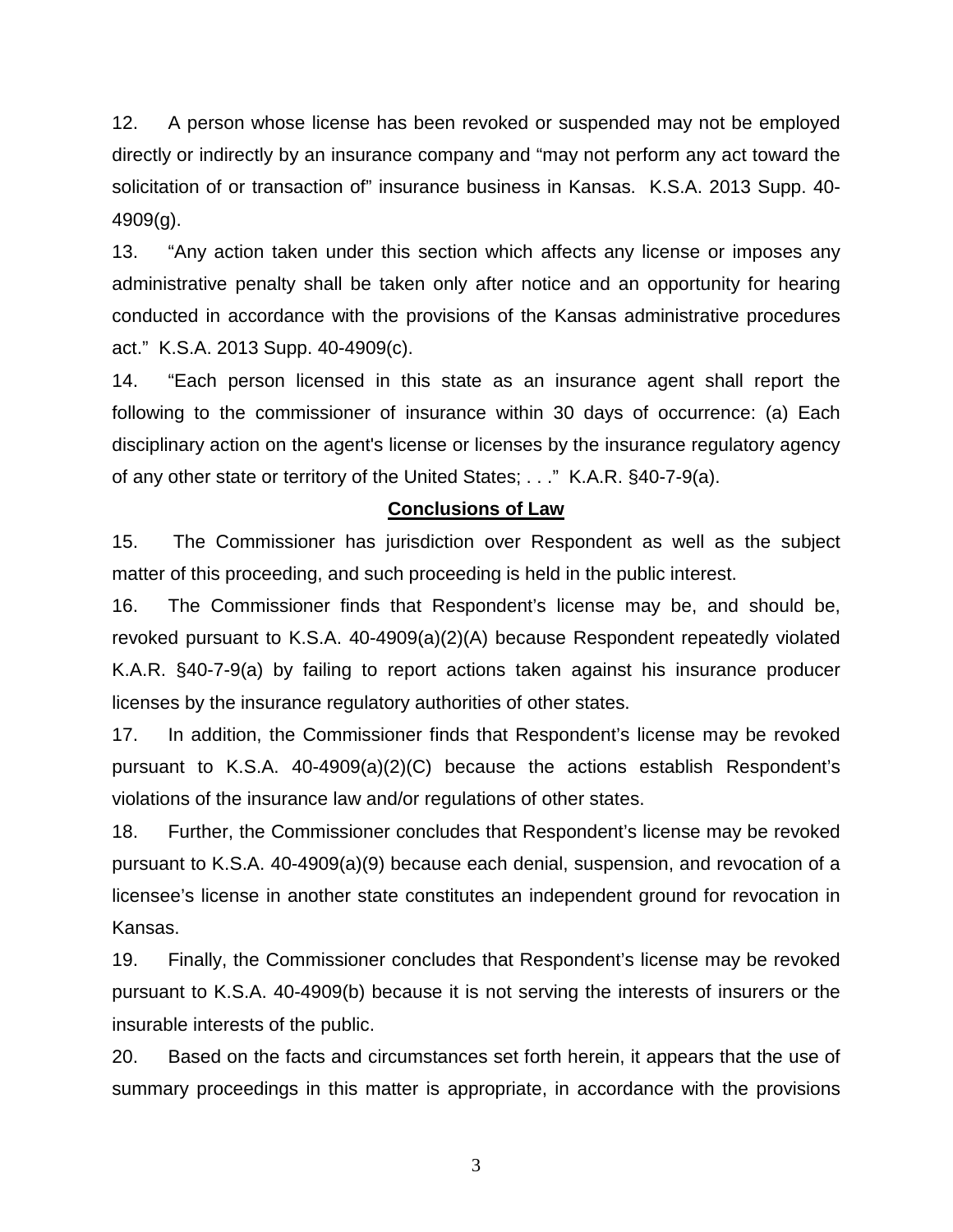set forth in K.S.A. 77-537(a), in that the use of summary proceedings does not violate any provision of the law, the protection of the public interest does not require the KID to give notice and opportunity to participate to persons other than Respondent, and after investigation, KID believes in good faith that the allegations will be supported to the applicable standard of proof.

#### **Policy to be Served**

Before issuing an insurance agent license, the Commissioner must determine that the applicant is qualified and has not committed any act that would be grounds for denial, suspension, or revocation. K.S.A. 40-4905(b). Further, the Commissioner may revoke any license issued under the Insurance Agents Licensing Act if the Commissioner finds that the interests of the insurer or the insurable interests of the public are not properly served under the license. The following action is appropriate to promote the security and integrity of the insurance business and protect insurance consumers by licensing, or continuing to license, persons or entities to sell, solicit, or negotiate insurance in the State of Kansas only if their conduct indicates they are both qualified and trustworthy.

**THE COMMISSIONER OF INSURANCE THEREFORE ORDERS** that the Kansas nonresident insurance agent's license of **GERMONE GADSDEN** is hereby **REVOKED**, and **GERMONE GADSDEN** shall **CEASE and DESIST** from the sale, solicitation, or negotiation of insurance, doing any act toward the sale, solicitation, or negotiation of insurance, and/or receiving compensation deriving from the sale, solicitation, or negotiation of insurance in Kansas or on Kansas risks through business conducted on and after the effective date of this order.

**It is further ordered,** pursuant to KSA 77-415(b)(2)(A), that this order is designated by KID as precedent.

4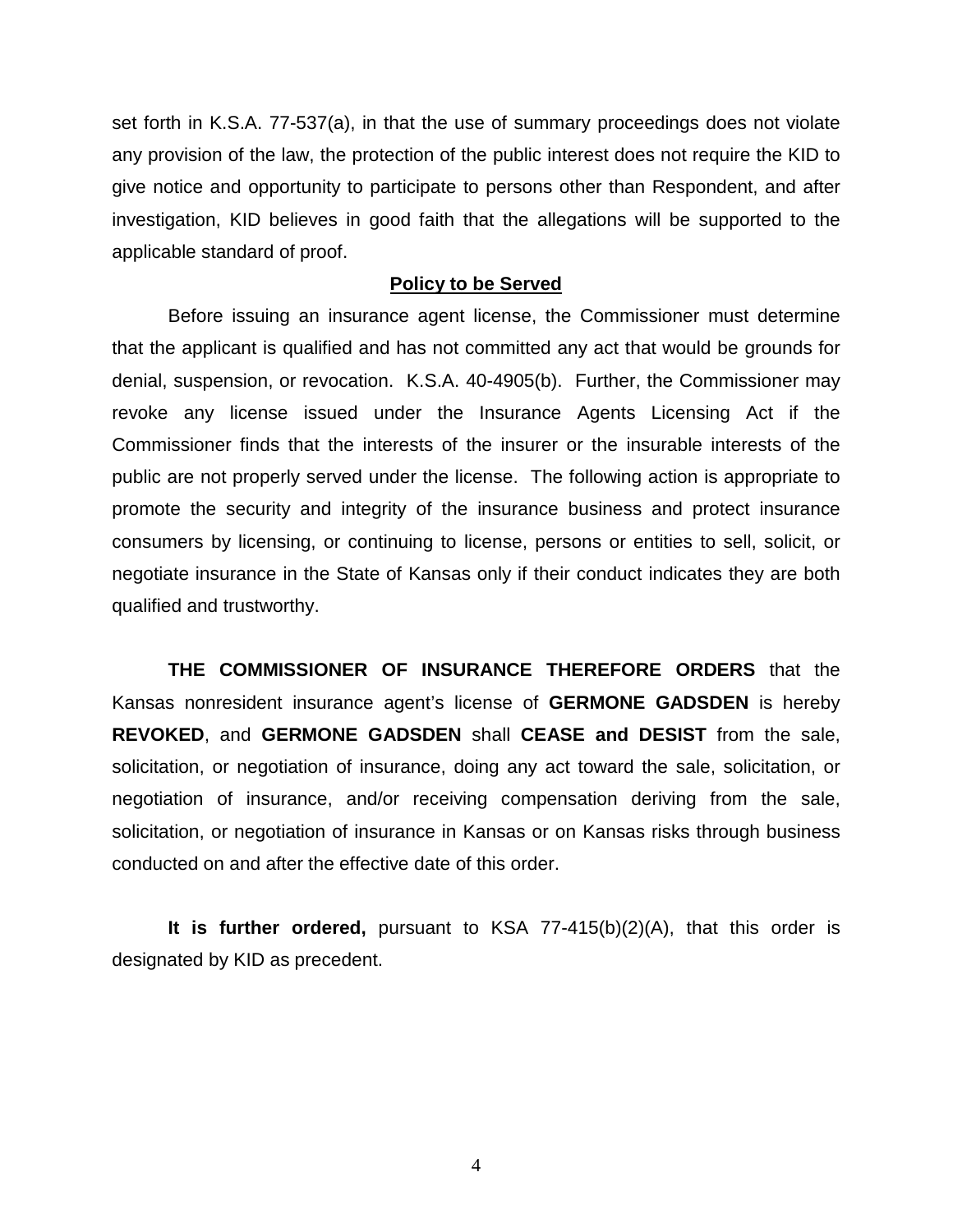## **IT IS SO ORDERED THIS \_\_25th\_\_ DAY OF NOVEMBER 2014, IN THE CITY OF TOPEKA, COUNTY OF SHAWNEE, STATE OF KANSAS.**



/s/ Sandy Praeger Sandy Praeger Commissioner of Insurance

BY:

/s/ John Wine John Wine General Counsel

### **NOTICE OF RIGHTS TO HEARING AND REVIEW**

**Within fifteen (15) days of the date of service of this Summary Order, Respondent** may submit a written request for a hearing pursuant to K.S.A. 77-537 and K.S.A. 77-542. Any request for a hearing should be addressed to the following:

John Wine, General Counsel Kansas Insurance Department 420 S.W.  $9<sup>th</sup>$  Street Topeka, Kansas 66612

If a hearing is requested, the Kansas Insurance Department will serve notice of the time and place of the hearing and information on procedures, right of representation, and other rights of parties relating to the conduct of the hearing.

**If a hearing is not requested in the time and manner stated above, this Summary Order shall become effective as a Final Order upon the expiration of time for requesting a hearing.** In the event Respondent files a Petition for Judicial Review, pursuant to K.S.A. 77-613(e), the agency officer to be served on behalf of the Kansas Insurance Department is

John Wine, General Counsel Kansas Insurance Department 420 S.W. 9<sup>th</sup> Street Topeka, Kansas 66612